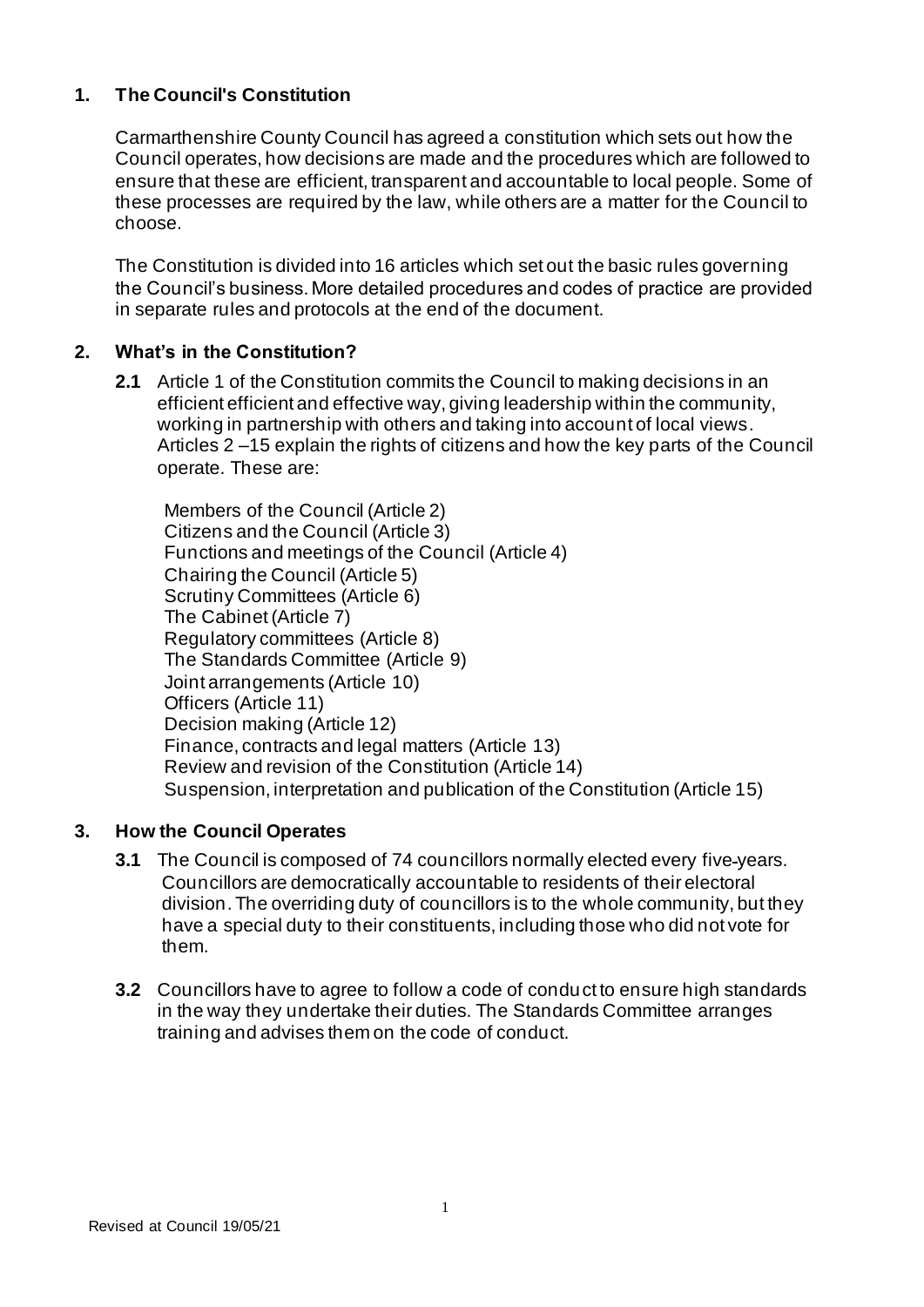**3.3** All councillors meet together as the Council, (a change in rules in 2021 now allows the Council to meet in person, virtually or a hybrid of both. Meetings of the Council are normally open to the public, .and some meetings are also webcast live on the Council's website. Here councillors decide the Council's overall policies and set the budget each year. The Council has a Cabinet which is responsible in turn for implementing polices agreed by the Council and taking executive decisions on matters which are not the responsibility of the Council or of one of its committees. The Council also approves the Constitution, the forward programme and the rules of debate for meetings of the Council, the Cabinet and Committees

### **4. How Decisions are Made**

- **a)** The Cabinet is the part of the Council which is responsible for taking most of the major decisions. The Cabinet is made up of a maximum of ten councillors (subject to paragraph 4 (c) below). The Leader is appointed by the Council and then appoints the remaining members of the Cabinet which will include up to 2 Deputy Leaders. The business to be considered by the Cabinet, Scrutiny Committees and the Council as a whole is published in their Forward Programmes. Meetings of the Cabinet, Scrutiny Committees, the Council and other committees are open for the public to attend except where personal or confidential matters are being discussed, as defined by the law. The Cabinet has to make decisions which are in line with the Council's overall policies and budget. If it wishes to make a decision which is outside the budget or policy framework, this will usually be referred to the Council as a whole. There are certain exceptions to this procedure which are set out in the Budget and Policy Framework Procedure Rules which are set out in Part 4 of this Constitution.
- **b)** The Leader may appoint 'Assistants to the Executive' who are not members of the Cabinet but who are entitled to attend, and speak at, any meeting of the Cabinet or any of the Cabinet's Committees. *(Comes into force 1 st May 2022)*
- **c)** The Leader also has the power to appoint a job share Leader and job share Cabinet Members provided that the maximum number on the Cabinet does not exceed thirteen.*(Comes into force 1 st May 2022)*

## **5. Scrutiny**

There is a Policy and Resources Scrutiny Committee and 4 other scrutiny committees which support the work of the Cabinet and the Council as a whole. They can review matters within their terms of reference and invite outside representatives to contribute to their proceedings, either on a one off basis or as non voting members. These Committees submit their views and recommendations for consideration by the Cabinet and the Council as a whole on its policy and service delivery. Scrutiny Committees also monitor the decisions of the executive. They can 'call-in' a decision which has been made by the Cabinet, individual Members of the Cabinet or an officer that has not yet been implemented. This enables them to consider whether the decision is appropriate. They may recommend that the decision maker reconsider the decision. They may also be consulted by the Cabinet or the Council on forthcoming items of business in the forward programme.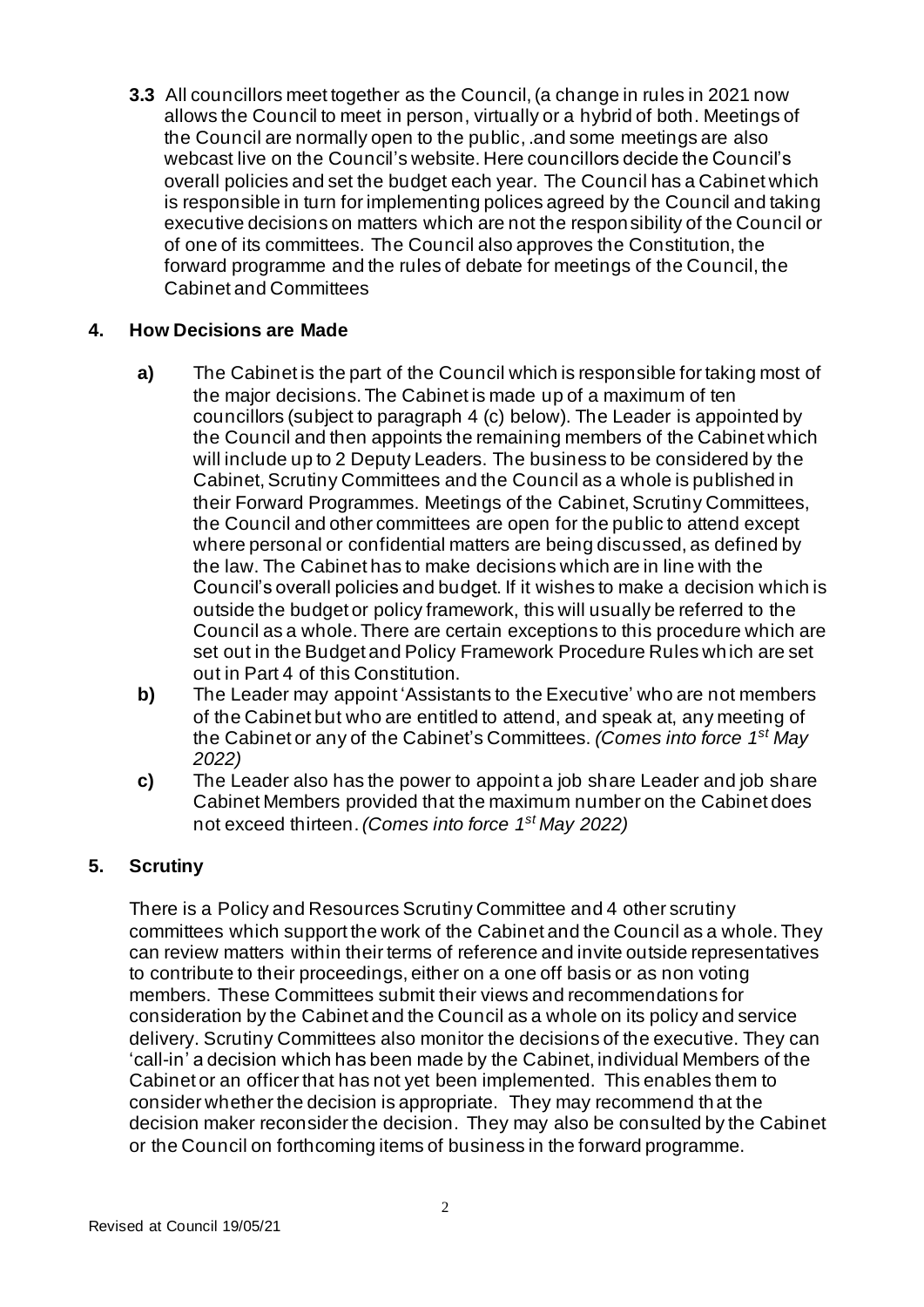# **6. The Council's Staff**

Council employees give advice, implement decisions and manage the day-to-day delivery of its services. Some officers have a specific duty to ensure that the Council acts within the law and uses its resources wisely. A code of practice governs the relationships between officers and members of the council. (Part 5 of the Constitution)

## **7. Citizens' Rights**

- **7.1** Citizens have a number of rights in their dealings with the Council. These are set out in more detail in Article 3. Some of these are legal rights, whilst others depend on the Council's own processes. Where members of the public use specific council services, for example as a parent of a school pupil or as a council tenant, they have additional rights. These are not covered in this Constitution. Citizens have the right to:
	- vote at local elections if they are registered;
	- contact their local councillor about any matters of concern to them;
	- obtain a copy of the Constitution;
	- attend meetings of the Cabinet, the Council and its committees as observers (except during discussion of personal or confidential matters);
	- petition to request a referendum on a mayoral form of executive;
	- petition the Authority on any matter in relation to which the authority has functions, or which affects the area of the authority, or part of it, or the inhabitants of that area, or some of them. The Council's petition scheme is published on the Council's website;
	- The public provided they are residents of the County, own a business located within the County or are employed within the County may ask questions of members of the Cabinet at ordinary meetings of the Council. in accordance with the rules set out in Part 4 of this Constitution.
	- To participate in the decision making of the Council including the making of decisions, (in partnership or in conjunction with any other person) as explained in the Council's 'Public Participation Strategy', which is published on the Council's website;
	- find out, from the forward work programme, what business is to be considered by the Cabinet, Scrutiny Committees or the Council as a whole;
	- see reports and background papers considered by the Cabinet, the Council and any of its Committees and the record of any decisions made by the Council, its Committees and the Cabinet, except where they contain personal or confidential information;
	- complain to the Council about any matter of concern regarding service delivery. The council treats any expression of dissatisfaction about service delivery as a complaint. Complaints can be made in person, by telephone, in writing or by e-mail. They are dealt with by the relevant department and there is a right of appeal, eventually to the Chief Executive if complainants are dissatisfied with the response received. The Council uses complaints as a way of bringing about continuous service improvement, by looking at the reasons for complaints, taking appropriate action to resolve problems and addressing shortcomings in processes and procedures;
	- complain to the Ombudsman if they think they have suffered injustice because the Council has not followed its procedures properly. However, they